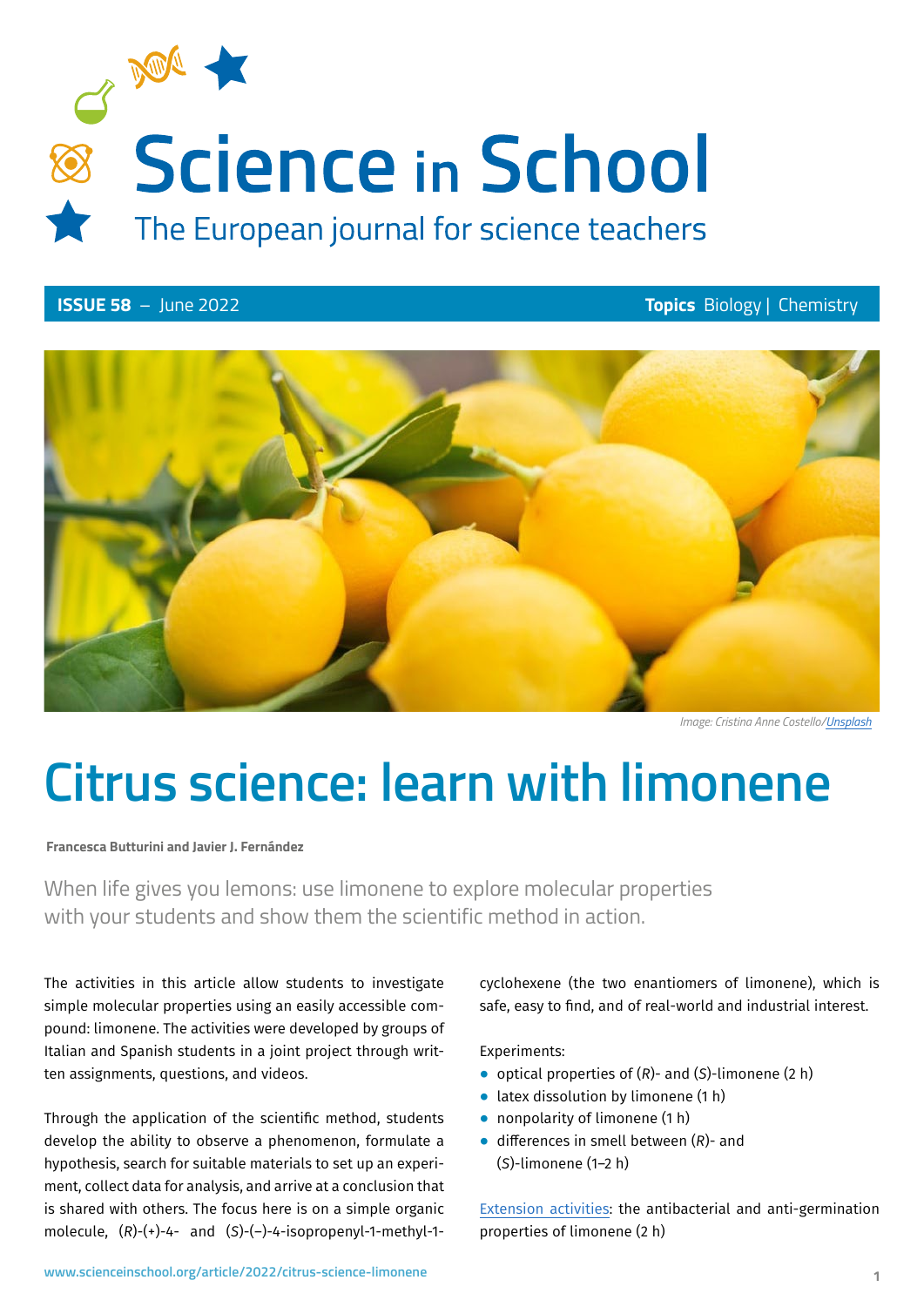

#### **Safety notes**

Limonene is a volatile terpene, which, if concentrated, must not be swallowed or come into contact with the eyes because it is an irritant. It must be immediately washed from the skin. Unlike in orange peel, the limonene content in resin and turpentine does not reach critical concentrations.

# **Activity 1: Understanding optical properties**

In the first activity, we discuss chirality using (*R*)- and (*S*)-limonene. This activity should take around 60 min.

**CHIRALITY** 



Structures of (*S*)- and (*R*)-limonene; like our hands, these enantiomers are mirror images and not superimposable. The chiral centre is indicated with \*.

*Image courtesy of the authors*

#### **Materials**

- Resources on limonene and isomers
- ball-and-stick molecular models
- ⦁ sheet of paper and poster (tempera) paints

#### **Procedure**

- 1. Introduce limonene and enantiomers using the [infosheet](http://www.scienceinschool.org/wp-content/uploads/2022/05/Limonene_infosheet.pdf), textbooks, and the resources provided for this article.
- 2. Students should fold a sheet of paper in half and draw the structural formula of (*R*)-limonene, with all atoms and bonds, on one half.
- 3. Students should then identify the chiral carbon  $(C^*)$ , sp<sup>3</sup> hybridization, and tetrahedral structure of the compound. They should then draw the enantiomer with respect to C\*.

#### **Limonene**

Limonene (4-isopropenyl-1-methylcyclohexene) is a chiral cyclic monoterpene, with the molecular formula  $\mathsf{C}_{\mathsf{10} \mathsf{H}_{\mathsf{16}}}.^{\mathsf{[1-3]}}$ This chiral compound exists in two isomeric forms, which are stereoisomers; in other words, molecules with the same structure but with different orientations of the same atoms in space. The two forms of limonene differ only in the configuration of the groups around a single carbon atom. The two forms are mirror images (=enantiomers) of each other that can only be interconverted by breaking and forming covalent bonds.



Molecular Formula  $C_{10}H_{16}$ Molecular Weight 136.23

Synonyms D-Limonene, (*R*)-(+)-Limonene L-Limonene, (*S*)- (−)-Limonene

D[-Limonene](https://pubchem.ncbi.nlm.nih.gov/compound/Limonene) is a major component of the oil in citrus peels, which also contains citrus limonoids.[4] The less common L-limonene is found in herbs like caraway. Industrial limonene comes from the peel of citrus fruits as a waste product of fruit processing for the production of juices.[5] For this reason, it is produced as the *R* enantiomer (D[-limonene](https://pubchem.ncbi.nlm.nih.gov/compound/Limonene)). It is used as a fragrance compound and for degreasing.

Like all enantiomers, the two forms are indistinguishable in most chemical/physical tests. They do, however, rotate the plane of polarized light in opposite directions. Thus, it is possible to distinguish the enantiomers by using a polarimeter.

Furthermore, they are easily distinguished biologically. D-limonene (the *R* form) has a sweet citrus odour, while the L form has a has a sharper resinous or turpentine-like odour. Our noses are very sensitive and able to distinguish these very similar compounds because the olfactory receptors in the nose have molecular sites that interact specifically with different enantiomers.<sup>[6]</sup>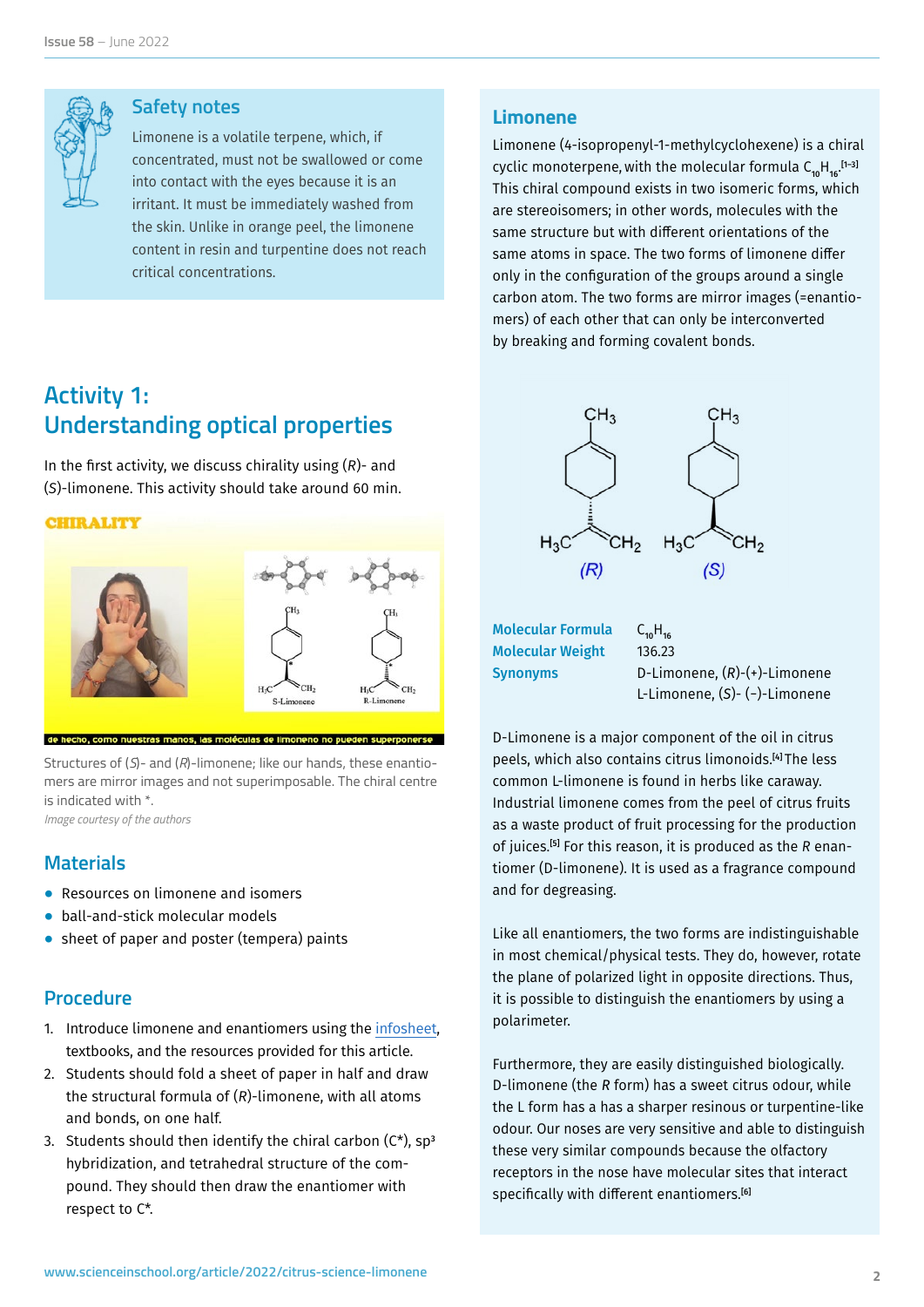- 4. Students can then take a new A4 sheet and fold it in half. On one half, they should draw the chiral centre with the four bonds in perspective. Next, they should use a finger to dab a different colour of poster paint at the ends of the bond lines. They then fold the sheet to transfer the paint dabs to the other side, and redraw the bond lines. This helps to illustrate how enantiomers are mirror images.
- 5. Build limonene with the ball-and-stick models and identify C\*.

# **Activity 2: Investigating properties of (***R***)- and (***S* **)-limonene**

Next, students can investigate chirality using (*R*)- and (*S*)-limonene and see how this very minor structural change can have real-world consequences. It should take around 60 min.

#### **Materials**

- polarimeter (optional)
- ⦁ 1 ml (*R*)- and (*S*)-limonene (98–100%) (if you have a polarimeter)
- peel from fresh oranges and lemons
- ⦁ Vaseline or similar unscented petroleum jelly in small containers

#### **Procedure**

- 1. Place the pure (*R*)- and (*S*)-limonene in cuvettes or the tubes required for your polarimeter, and let the students record the characteristic angle of rotation of limonene with polarized light, as well as the extinction coefficients of both enantiomers.
- 2. Mix a small drop of each enantiomer into petroleum jelly and pass the samples round to see if students can differentiate them.
- 3. Give students strips of lemon and orange peel to smell and ask them which enantiomer they think the peels contain.



Exploring chirality with coloured paint *Image courtesy of the authors*

#### **Discussion**

The specific rotation angle to recognize each enantiomer is +/− 123°, but, in reality, it is sufficient to observe that the *R* enantiomer is extinguished by rotating the analyzer to the right, while, for the *S* enantiomer, rotation is in the opposite direction with the same angle.

The smell of citrus also depends on the citrus limonoid molecules. We have added references and a theoretical activity to understand the difference between these molecules and study the metabolic pathways in plants.

#### **Optional extension activity**

The perception of the smell of (*R*)-limonene as being different from that of (*S*)-limonene is common but not universal. Students could design an experiment to test this, e.g., to determine the percentage of the population in a sample group able to distinguish them.

# **Activity 3: Latex dissolution by limonene**

Next, students can investigate the effect of limonene on different polymers. This activity should take around 1–2 h. All steps should be performed by the students. There are quite a lot of tests, so, if necessary, students can work in groups to save time/equipment.

#### **Materials**

- ⦁ 1 ml (*R*)- and (*S*)-limonene (98–100%)
- peel from fresh oranges and lemons (2 of each)
- ⦁ children's balloons in latex, mylar, or polyester plastics
- rubber and polyvinyl gloves
- ethylene shopping bags
- ⦁ latex condoms
- ⦁ plastic pipettes
- 10 cm embroidery hoops or small beakers
- ⦁ elastic bands

#### **Procedure**

1. Cut the balloons, gloves, and bags and stretch them over the embroidery hoop or beaker like the skin on a drum. If using beakers, secure them with elastic.



*Image courtesy of the authors*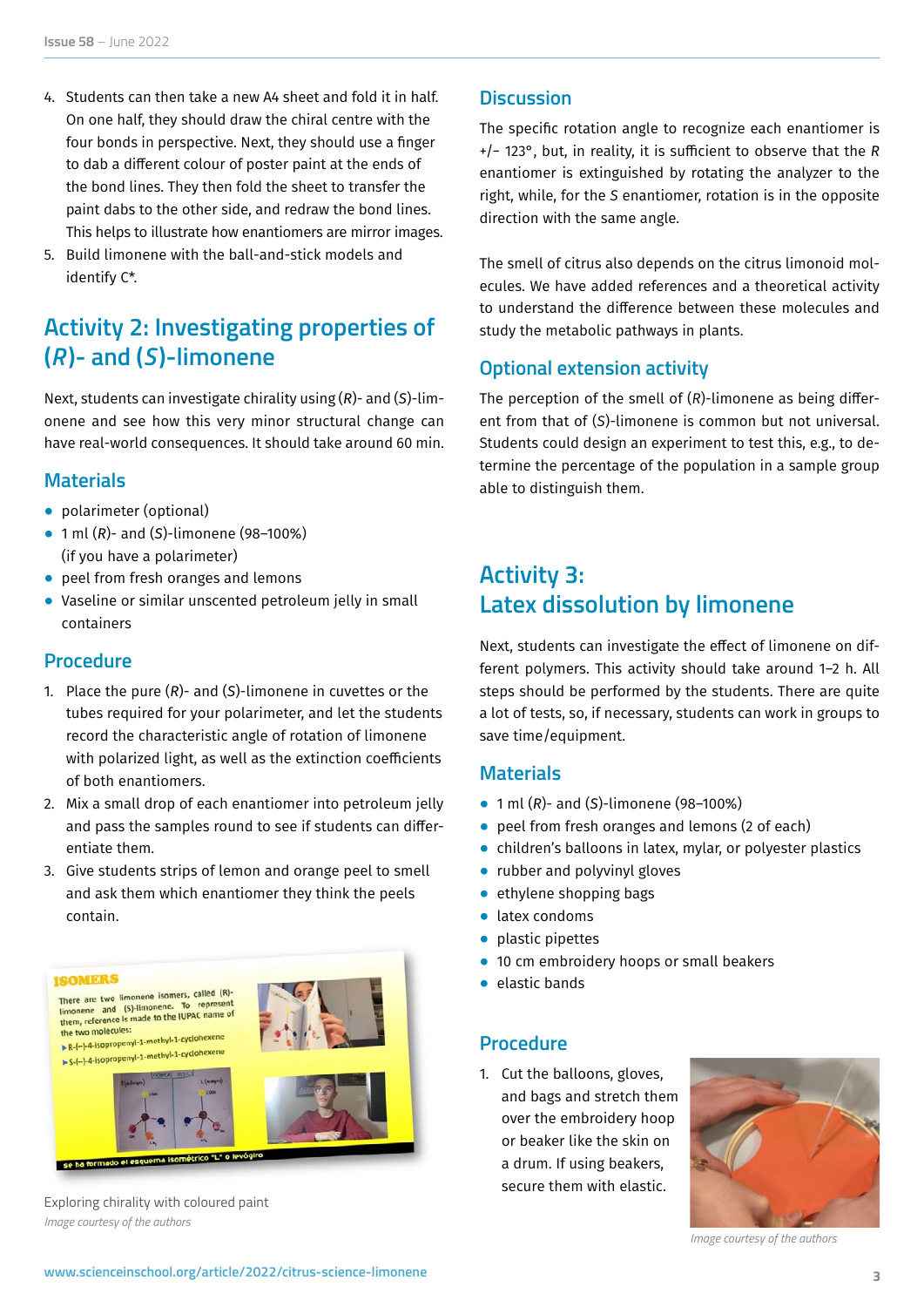



Dissolution of latex in a balloon and condom *Image courtesy of the authors*

- 2. Ideally, two samples of each should be prepared to allow the experiment to be duplicated.
- 3. Cut a 2 cm X 2 cm piece of citrus peel and bend it to spray oil onto a clean finger. Touch the sample under tension, or place the peel directly on the sample, and note the results.
- 4. Repeat the operation with (*R*)- and (*S*)-limonene, dropping a small drop onto the sample under tension with a pipette.
- 5. For inflated balloons and condoms, it is possible to touch them with a clean finger and then with a finger coated with limonene and observe the explosion. If working in groups to cover all the samples in the previous steps, all students should get the opportunity to try this one.

#### **Discussion**

Latex material, made up of 30–40% cross-linked polyisoprene, reacts with limonene, 'opening' a hole around the drop or touch point. This is because the limonene molecules (monoterpenes) are small enough to slip along the polyisoprene chains and move them apart, loosening the chemical curing. This is enough to snag the sample and pop the gasfilled balloon. The reaction is proportional to the concentration of limonene and to the thickness of the rubber, but it does not differentiate between (*R*)- and (*S*)-limonene.

# **Activity 4: Nonpolarity of limonene molecule**

In this activity, we investigate the chemical properties of limonene. It should take around 30 min.

#### **Materials**

- ⦁ 6 ml (*R*)- and (*S*)-limonene (around 100%)
- 3 ml corn or sunflower oil
- ⦁ water
- 2 test tubes
- 4 plastic pipettes

#### **Procedure**

- 1. Put 3 ml of limonene in tube 1 and carefully add 1 ml of oil down the wall, without mixing.
- 2. Put 3 ml of limonene into tube 2 and carefully add 1 ml of water to the wall, without mixing.
- 3. Observe if there are any separating surfaces between liquids.
- 4. Limonene can be recovered from the water mixture by separation with a pipette for reuse in other experiments.



Limonene with water or oil. The levels in the two tubes are different because the students were a little inaccurate. Exact volumes aren't important. *Image courtesy of the authors*

#### **Discussion**

Limonene is soluble in oil and mixes in it naturally: it is deduced that it is a nonpolar solute that dissolves in a nonpolar solvent.

Limonene is insoluble in water and does not mix with it: limonene is a nonpolar molecule that does not dissolve in water, a polar molecule.

The polarity of a molecule depends on the chemical species that form it, on the difference in electronegativity present in the covalent bonds, and on the fact that the centre of the positive electrostatic forces does not coincide with the negative ones.